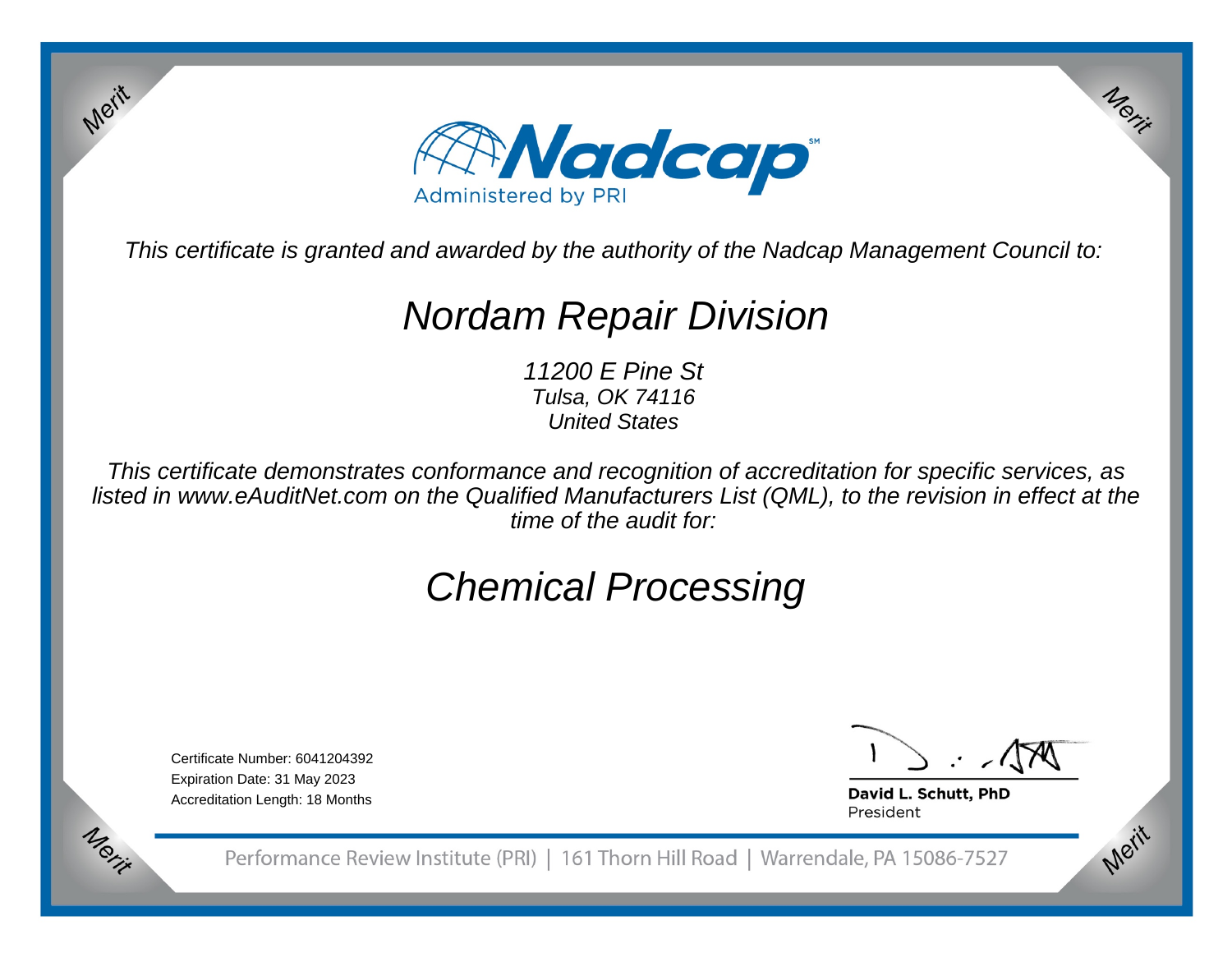

#### **SCOPE OF ACCREDITATION**

#### **Chemical Processing**

#### **Nordam Repair Division** 11200 E Pine St Tulsa, OK 74116

This certificate expiration is updated based on periodic audits. The current expiration date and scope of accreditation are listed at: www.eAuditNet.com - Online QML (Qualified Manufacturer Listing).

In recognition of the successful completion of the PRI evaluation process, accreditation is granted to this facility to perform the following:

#### **AC7000 - AUDIT CRITERIA FOR NADCAP ACCREDITATION**

#### **AC7108 Rev I - Nadcap Audit Criteria for Chemical Processing (to be used on audits on/after 21 January 2018)**

AC7108/01– Painting Dry Film Coatings and Sol Gel as a Preparation for Paint – AC7108/1 must also be selected

AC7108/03 – Surface Preparation for Metal Bond – AC7108/3 must also be selected

AC7108/04 – Solution Analysis and Testing – AC7108/4 must also be selected

Ovens for Thermal Treatments with a set point at or below 250ºF (121ºC) or for Miscellaneous Heating Processes, e.g. Part Drying.

### **AC7108/1 Rev D - Nadcap Audit Criteria for Painting & Dry Film Coatings (to be used on audits on/after 12 July 2020)**

**Painting** 

#### **AC7108/3 Rev C - Nadcap Audit Criteria for Surface Preparation Prior to Metal Bond (to be used on audits on/after 5 June 2016)**

Adhesive Primer Application Phosphoric Acid Anodize

### **AC7108/4 Rev C - Nadcap Audit Criteria for Solution Analysis and Testing in Support of Chemical Processing to AC7108 (To Be Used On Audits Conducted On audits on/after 21 January 2018)**

Solution Analysis In Support of AC7108

Testing Performed Internally In Support of the Chemical Process Accreditation

B10 – Adhesion Testing (Adhesion Tape Testing) In Support of AC7108

B14 – Conductivity Testing In Support of AC7108

B16 – Coating Thickness Measurement In Support of AC7108

B19 – Adhesion Testing (Climbing Drum Peel) In Support of AC7108